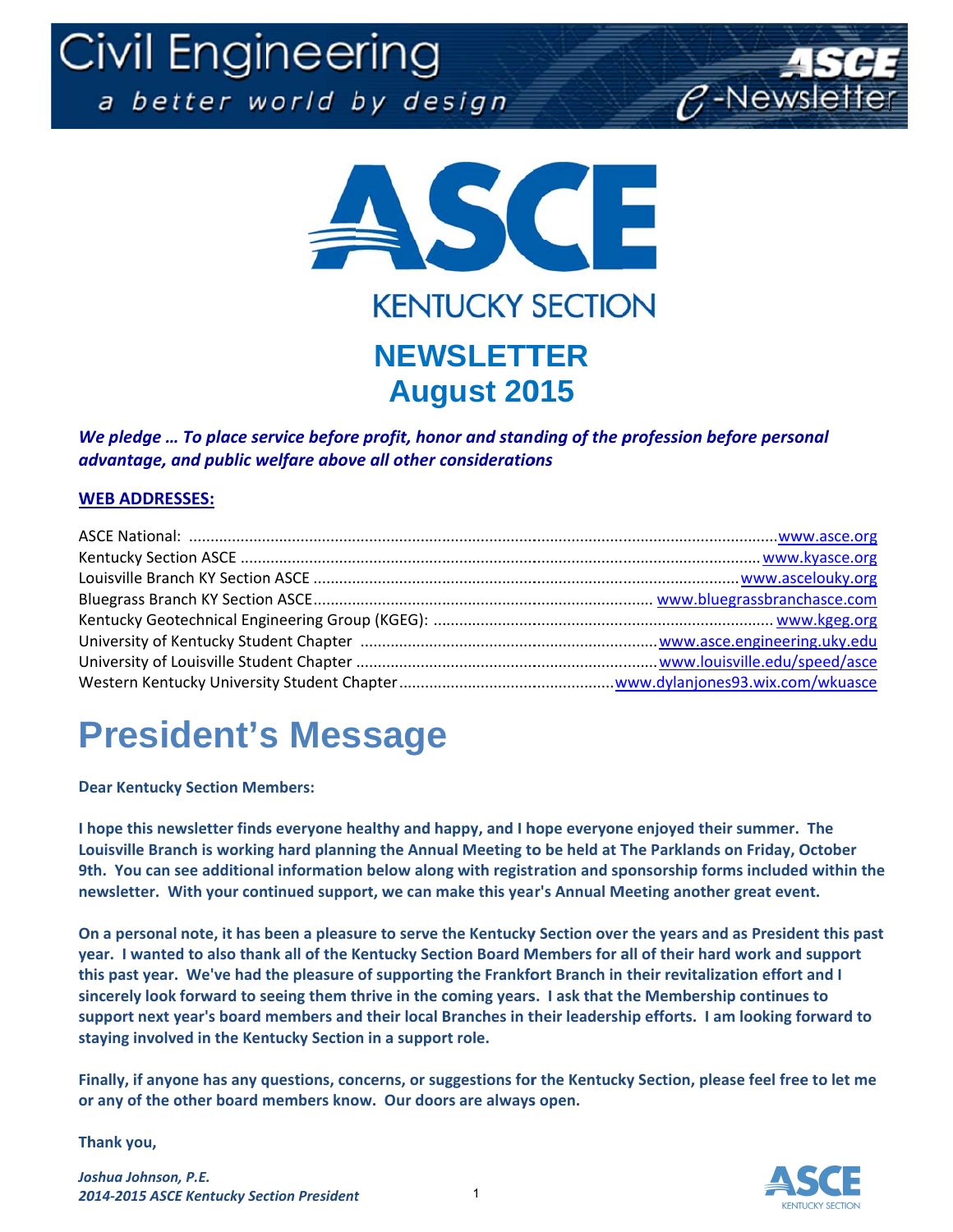#### **2015 Annual Meeting**

#### The 2015 KY Section Annual Meeting will be held on Friday, October 9, 2015



Early Registration ends September 26th! Online registration and payment is also available at www.ascelouky.org.

Please consider nominating your fellow Kentucky ASCE members for one of the following Distinguished Engineers **Awards:** 

- **Distinguished Engineer in Education**  $\bullet$
- Distinguished Young Engineer (Engineer under the age of 35)
- **Distinguished Engineer in Private Practice**  $\bullet$
- **Distinguished Engineer in Public Sector**
- **Outstanding Student Organization**
- **Robert M. Gillim Award**

The nomination form can be found attached to this newsletter. You may also fill out and submit a nomination form online at www.ascelouky.org.

All nominations shall be submitted by September 14, 2015.

The American Society of Civil Engineers Kentucky Section would like to invite you to become a sponsor or exhibitor at our Kentucky Section annual meeting. This is a great opportunity to show your support of ASCE while marketing your company to a large group of civil engineers. The Sponsor/Exhibitor levels are noted below:

 $\ast$ \$100 Level 1 Sponsor - Your company name will be printed on the Annual Meeting Programs and one complimentary registration.

\$250 Level 2 Sponsor - Your company logo will be printed on the Annual Meeting Programs and displayed on signage and projection screens throughout the meeting. Your company will also receive one free registration.

 $\ast$ \$400 Exhibitor - Your company will receive a table and space immediately adjacent to the meeting conference rooms to set up your company exhibit. Your company logo will be printed on the Annual Meeting Programs and displayed during the Annual Meeting Luncheon. Your company will also receive one free registration.

If your company is interested in becoming a sponsor or exhibitor, please contact Kent Ballard, kent.ballard@hdrinc.com.

Thanks in advance for your help and we look forward to seeing you on Friday, October 9, 2015, at The Parklands of Floyds Fork.

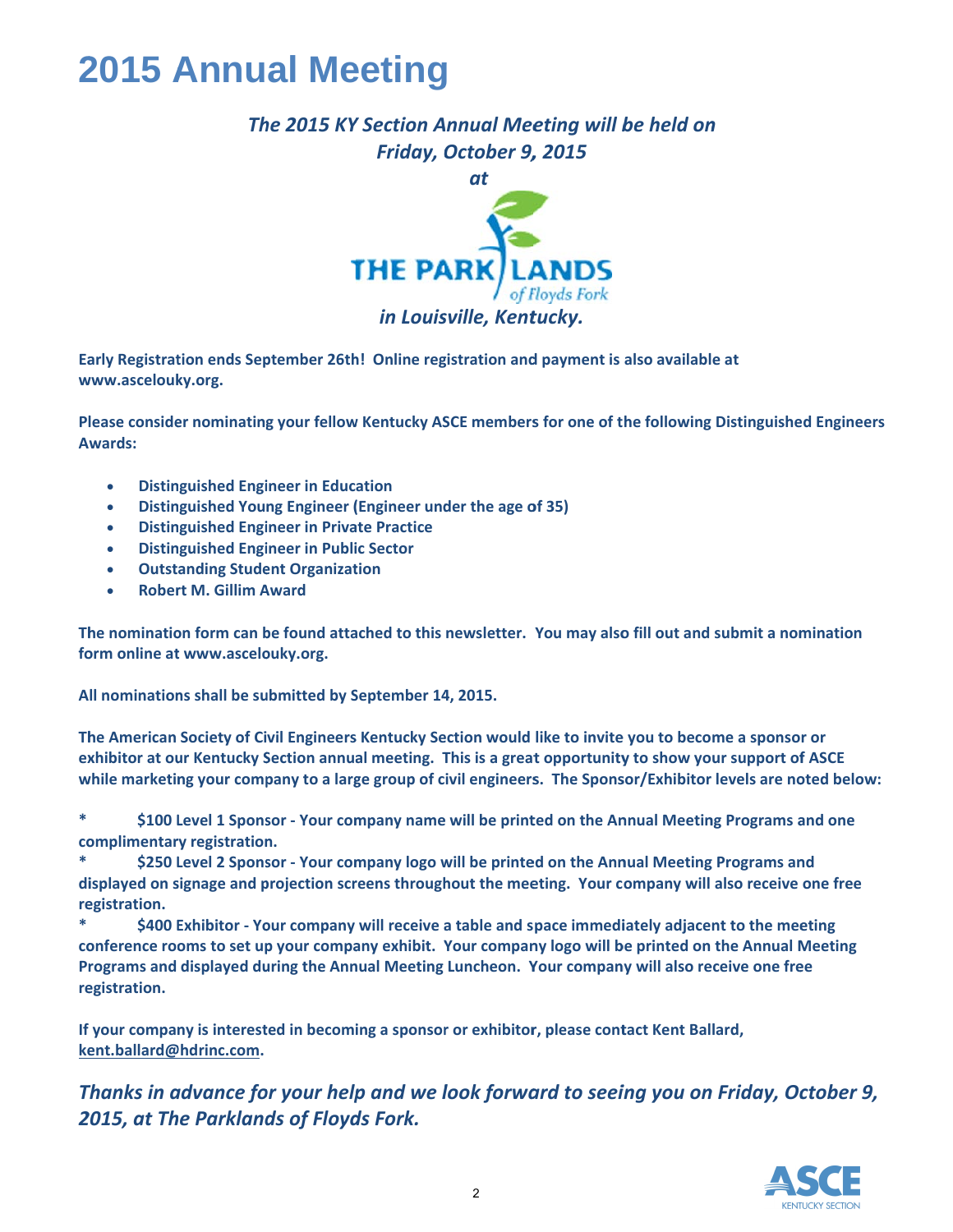

# Kentucky Section Annual Meeting 2015

#### **The Parklands of Floyds Fork Gheens Foundation Lodge 1421 Beckley Creek Pkwy Louisville, Kentucky 40245 Friday, October 9, 2015**

This year's Kentucky Section Annual Meeting will be held at a one of a kind and scenic location – the Parklands of Floyds Fork. The Parklands are Louisville's newest addition to the park system. This will be an opportunity to explore a unique project in the region and earn professional development hour **(PDH)** credits which will be offered for attending the technical sessions to meet Kentucky's continuing education requirements. To register, please complete the attached registration form. **For more information about the Parklands go to** [http://theparklands.org](http://theparklands.org/)

Note: the luncheon and some sessions will be hosted at the *Gheens Foundation Lodge* while the remaining sessions will be hosted at the adjacent PNC Achievement Center For Education & Interpretation. Details will be provided in the program.

**Registration ................. 8:30 am - 9:30 am**

- **Session A..................... 9:30 am 10:30 am** 
	- **1 – Morris Forman Flood and Recovery** Robert Bates and Alex Novak (Louisville MSD)
	- **2 – Belknap Research Park Bridge** Roger Wade (Qk4)

**Break ............................10:30 am – 10:40 am**

**Session B.....................10:40 am – 11:40 am**

**1 – Logan Street Interceptor Construction Management** Jordan Carrier (Garney Construction)

and William Marshall (Louisville MSD)

**2 – Union Pacific Flyover Structures** Justin Anderson (HDR)

**Break ............................11:40 am – 11:50 am**

**Luncheon, Keynote Speaker and Annual Awards ............11:50 am to 2:00 pm**

**Keynote Speaker** Derek Guthrie (Kentucky Engineering Center)

- **Session C.....................2:00 pm 3:00 pm**
	- **1 – Move Louisville Patti Clare and Gretchen Miliken** (Louisville Metro)
	- **2 – Eastern Pkwy Transmission Main Replacement** Jim Grunow & Daniel Tegene (Louisville Water Company) and Kevin Brian (HDR)

**Break ............................3:00 pm – 3:10 pm**

- **Session D.....................3:10 pm 4:10 pm**
	- **1 – Market Street Streetscape** John Carman (CARMAN)
	- **2 – Mountain Parkway Reconstruction** Marshall Carrier (KYTC) Glen Kelly (Qk4)

**Networking/ Social Hour….4:10 pm to 5:00 pm** Snacks Provided; Cash Bar

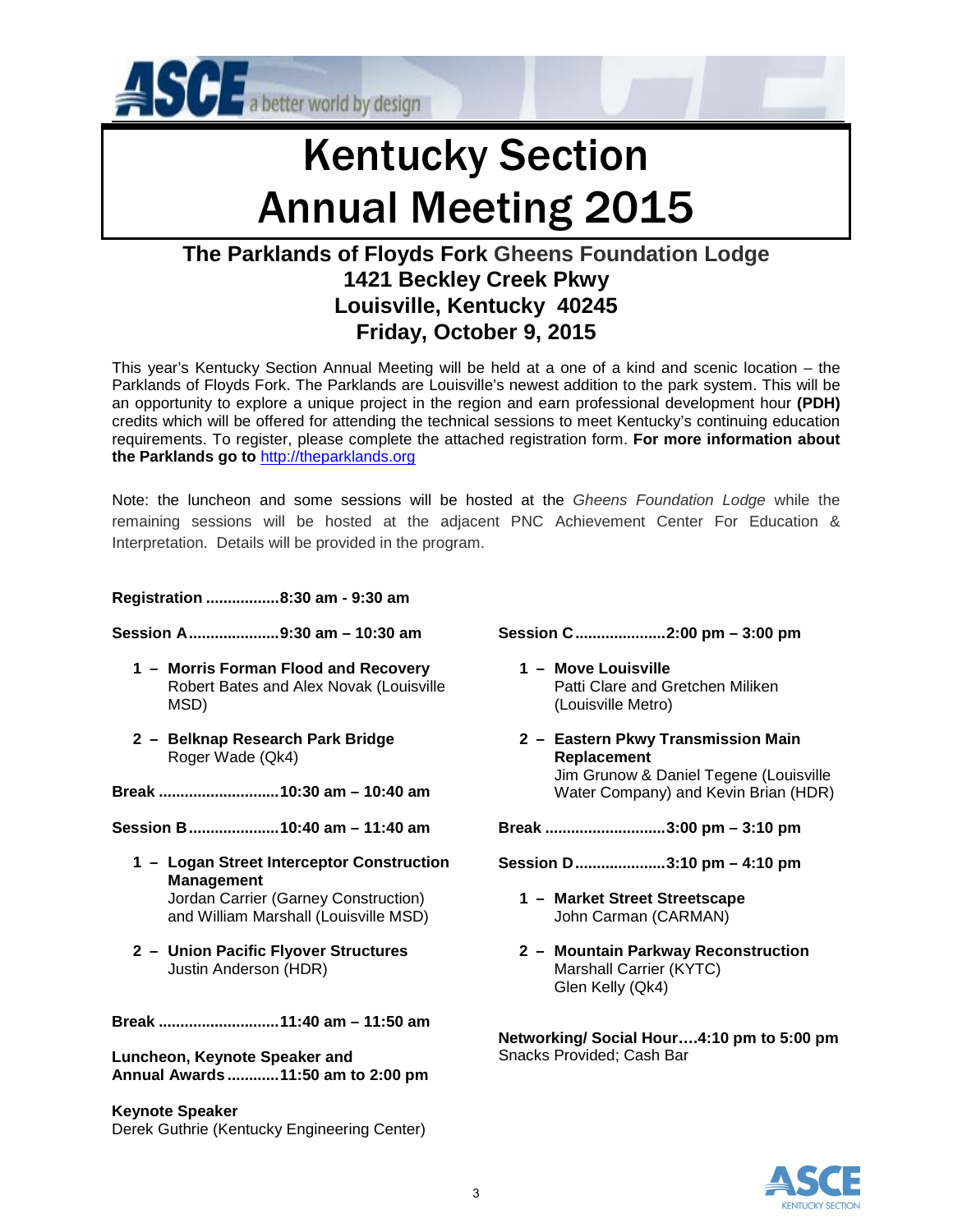| <b>REGISTRATION</b>                                                                                         |                             |                                                   |                |          |
|-------------------------------------------------------------------------------------------------------------|-----------------------------|---------------------------------------------------|----------------|----------|
| NAME:<br><b>NAME ON BADGE:</b>                                                                              |                             |                                                   |                |          |
| <b>ADDRESS:</b>                                                                                             |                             |                                                   | STATE/ZIP:     |          |
| <b>OFFICE PHONE:</b>                                                                                        |                             | E-MAIL:                                           |                |          |
| <b>ORGANIZATION/EMPLOYER:</b>                                                                               |                             |                                                   |                |          |
| Early registration by September 26 <sup>th</sup> . Late registration delivered by October 1 <sup>st</sup> . |                             |                                                   |                |          |
|                                                                                                             | <b>Member or Non-Member</b> |                                                   | <b>Student</b> |          |
|                                                                                                             | Early                       | Late                                              | Early          | Late     |
| Technical Sessions (Check Below)                                                                            | @ \$40.00                   | @\$50.00                                          | @ \$15.00      | @\$20.00 |
| □ Award Luncheon                                                                                            | @\$25.00                    | @\$30.00                                          | @ \$15.00      | @\$20.00 |
| $\Box$ Package (Sessions and Lunch)                                                                         | @\$50.00                    | @\$70.00                                          | @\$25.00       | @\$35.00 |
| □ Level 1 Sponsorship                                                                                       |                             | @ \$100.00 includes one free Package registration |                |          |
| □ Level 2 Sponsorship                                                                                       |                             | @ \$250 includes one free Package registration    |                |          |
| $\Box$ Exhibitor                                                                                            |                             | @ \$400 includes one free Package registration    |                |          |
| <b>TOTAL</b>                                                                                                |                             |                                                   |                |          |
| $\Box$ Session A1 - Morris Forman Flood and Recovery<br>□ Session A2 - Belknap Research Park Bridge         |                             |                                                   |                |          |
| □ Session B1 - Logan Street Interceptor Construction Management                                             |                             |                                                   |                |          |
| □ Session B2 - Union Pacific Flyover Structures                                                             |                             |                                                   |                |          |
| $\Box$ Session C1 - Move Louisville                                                                         |                             |                                                   |                |          |
| $\square$ Session C2 - Eastern Pkwy Transmission Main Replacement                                           |                             |                                                   |                |          |
|                                                                                                             |                             |                                                   |                |          |
| □ Session D1 - Market Street Streetscape                                                                    |                             |                                                   |                |          |
| □ Session D2 - Mountain Parkway Reconstruction                                                              |                             |                                                   |                |          |
| Awards Luncheon -<br>$\Box$ meat or<br>$\square$ vegetarian                                                 |                             |                                                   |                |          |
| Online Registrations are available at http://www.ascelouky.org/                                             |                             |                                                   |                |          |
| Make checks payable to ASCE Louisville Branch and send to:                                                  |                             |                                                   |                |          |
| Ryan Tinsley, P.E.                                                                                          |                             |                                                   |                |          |
| Strand Associates Inc.                                                                                      |                             |                                                   |                |          |
| 325 West Main Street Suite 710<br>Louisville KY 40202                                                       |                             |                                                   |                |          |
| Questions may be directed to: Ryan Tinsley at 502-583-7020 ext. 2405 or Ryan.Tinsley@strand.com             |                             |                                                   |                |          |

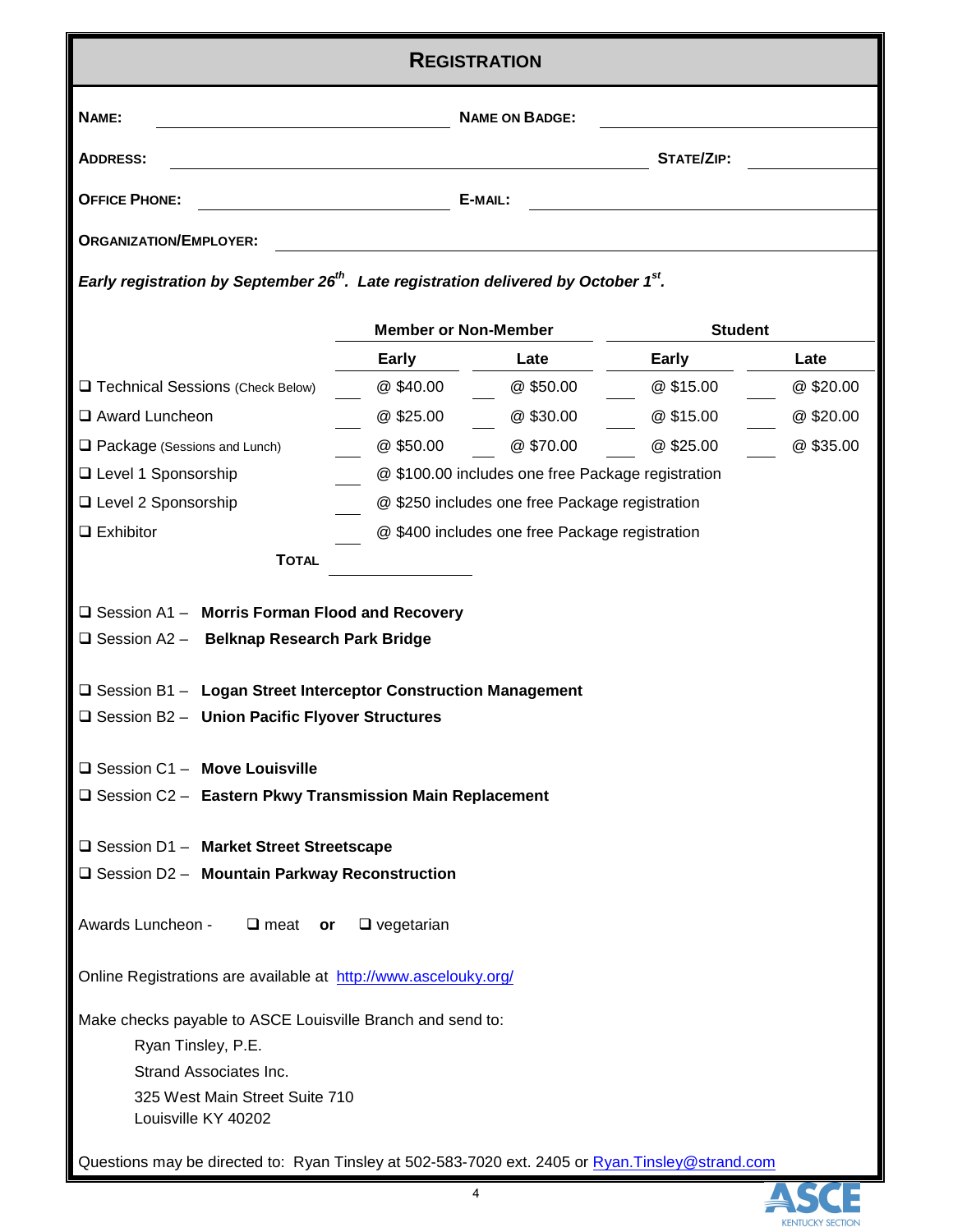

2015 Distinguished Engineer Awards



The Kentucky Section of ASCE began giving awards to exemplary members of the Section in 1999. Candidates for these awards are nominated by their fellow ASCE members. A selection committee will determine the recipients and the awards will be presented at the Section Annual Meeting. The following categories are available:

| <b>Distinguished Engineer in Education</b>                                                                                                                                             |
|----------------------------------------------------------------------------------------------------------------------------------------------------------------------------------------|
|                                                                                                                                                                                        |
| <b>Distinguished Young Engineer Award</b>                                                                                                                                              |
| This award is awarded to an Outstanding Kentucky Engineer under the age of 35.                                                                                                         |
|                                                                                                                                                                                        |
| <b>Distinguished Engineer in Private Practice</b>                                                                                                                                      |
|                                                                                                                                                                                        |
| Distinguished Engineer in Public Sector                                                                                                                                                |
|                                                                                                                                                                                        |
| <b>Outstanding Student Organization</b>                                                                                                                                                |
|                                                                                                                                                                                        |
| <b>Gillim Award</b>                                                                                                                                                                    |
| The Gillim award is awarded to an Outstanding Kentucky Civil Engineer in honor of Robert M. Gillim. (More<br>details on this award are available on the ASCE Kentucky Section website) |

To nominate a fellow ASCE member for any of these awards, please check the appropriate box above and complete the nomination form below and submit to *Denise Hettinger (dhettinger@lwcky.com)*, by **September 14th, 2015**. Use additional sheets, if necessary.

| ASCE Member Being Nominated: |  |  |
|------------------------------|--|--|
|                              |  |  |
| Title/Company:               |  |  |

Page 1 of 2

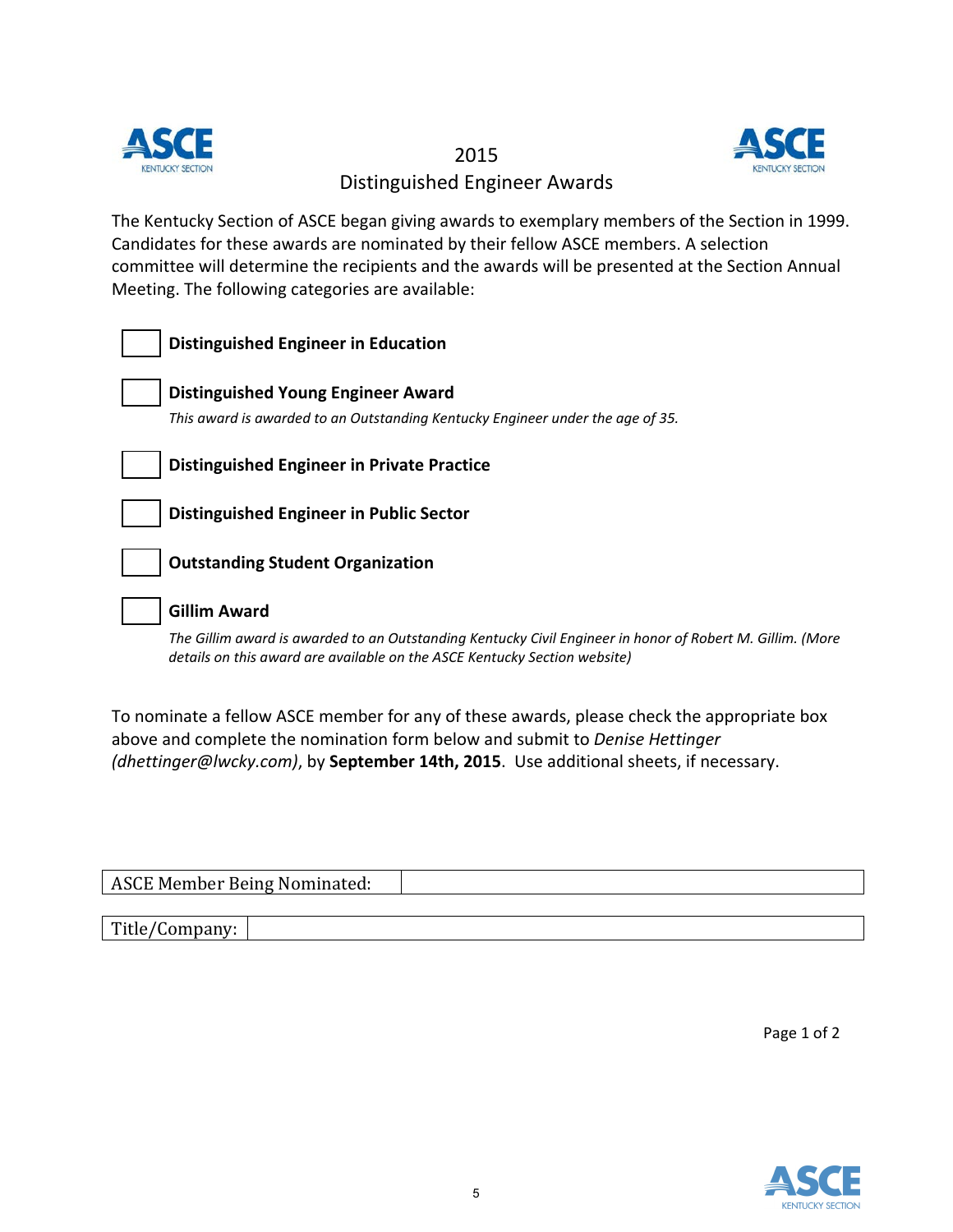Please provide in the space below a description of how this individual demonstrates commitment to his/her engineering profession?

Please provide in the space below a description of how this individual goes above and beyond in his/her professional duties:

Please provide in the space below a description of significant accomplishments and projects this individual has undertaken:

Nomination Submitted by:

Page 2 of 2

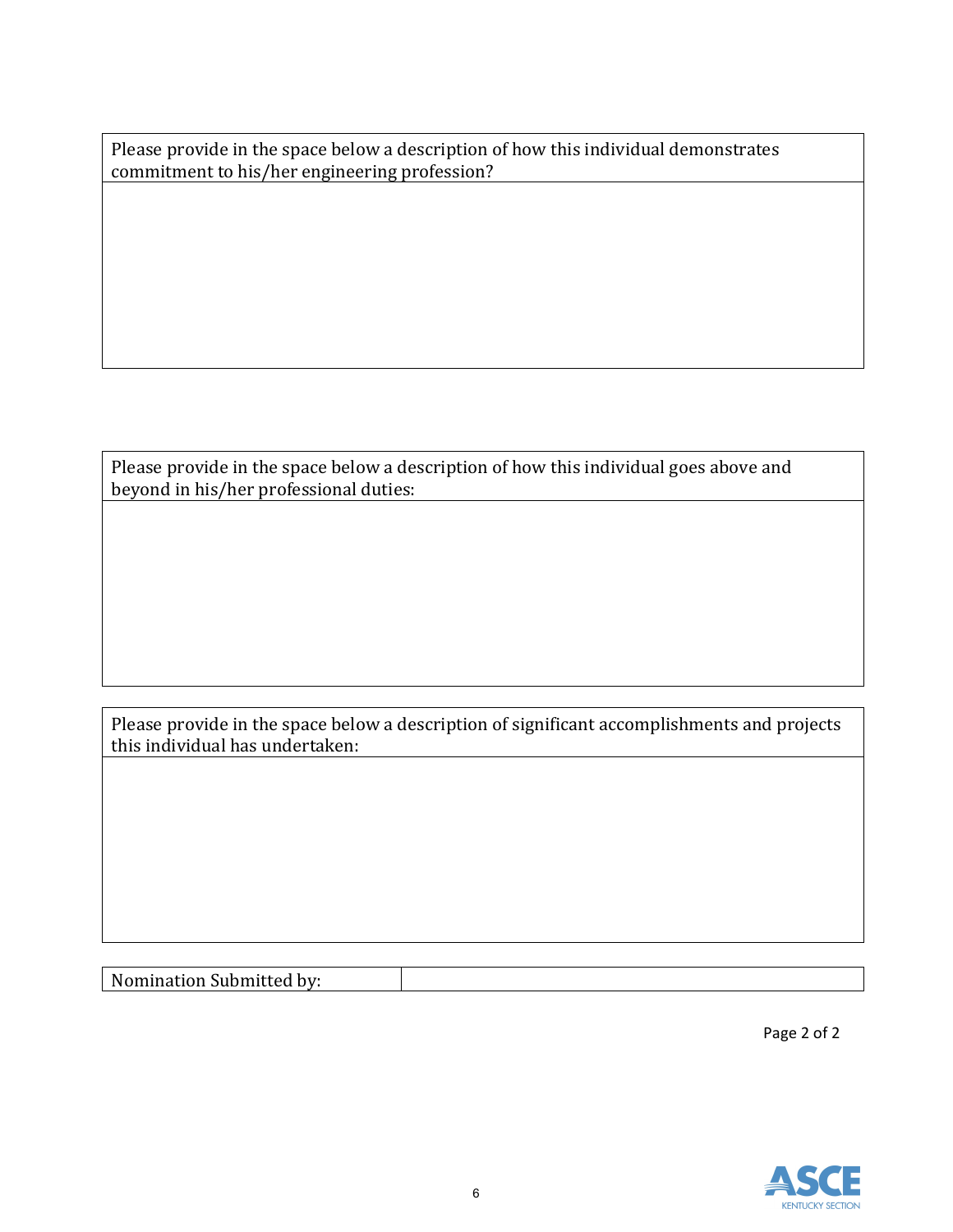#### **Region 4 – Governor's Update**

#### **Jon Keeling, PE, M.ASCE**

Regional ASCE activities have been relatively few over the past quarter, typical for the summer season. From the regional side, I have participated in planning for the upcoming Region 4 Assembly of Delegates meeting (to be held August 28-29 in Charleston, SC). I will provide information and feedback to all members from this meeting, in our next newsletter. Do you have opinions about what strategic initiatives ASCE should pursue, or are you interested in learning more about what our ASCE Region does for membership? I invite you to attend an upcoming Region 4 meeting and provide your input - it is valuable and definitely needed by regional leadership!

In my role on ASCE's Raise the Bar (RTB) Committee, one item to note is that there is interest in further exploring RTB here in Kentucky - we're looking for a few local ASCE members to help with opportunity - if you're interested, please contact me. In the meantime, I look forward to visiting our branches during this fall, and I **welcome input from you on how I can best be utilized for the benefit of our local membership.**

I appreciate the opportunity to serve on the ASCE Region 4 Board as your Governor. Please feel free to contact me about any issues concerning ASCE at the local or state level. My contact information is phone: (859) 940-2854 **(cell); email: jon.keeling@stantec.com.**

### **Blue Grass Branch**

The Blue Grass Branch held a meeting in August with guest speaker Derek Guthrie, executive director at the **Kentucky Engineering Center, who discussed professionalism in the engineering industry. New officers were also installed.** 

Our next branch meeting will be held in September where we plan to do a tour of the Sherman Dixie plant.

To stay informed about all of our upcoming branch meetings and events, please like us on Facebook or visit our **website www.bluegrassbranchasce.com.**

**We look forward to seeing everyone on October 9, 2015, at your Kentucky Section Annual Meeting.**

### **Frankfort Branch**

The Frankfort Branch attracted many participants to varied topic lunch and learn sessions this past year and due to the success are planning to do the same this year. We plan to kick off the year in late August. Notices via email will be sent out soon. We hope to attract a few good officers to join the revitalization efforts. Please **contact Jason Hurt, Jason.hurt2@ky.gov for information.**

## **Pennyroyal Branch**

**Please email Shane Palmquist, shane.palmquist@wku.edu, for information, upcoming meetings, and the latest information on all the happenings with the Pennyroyal Branch.** 

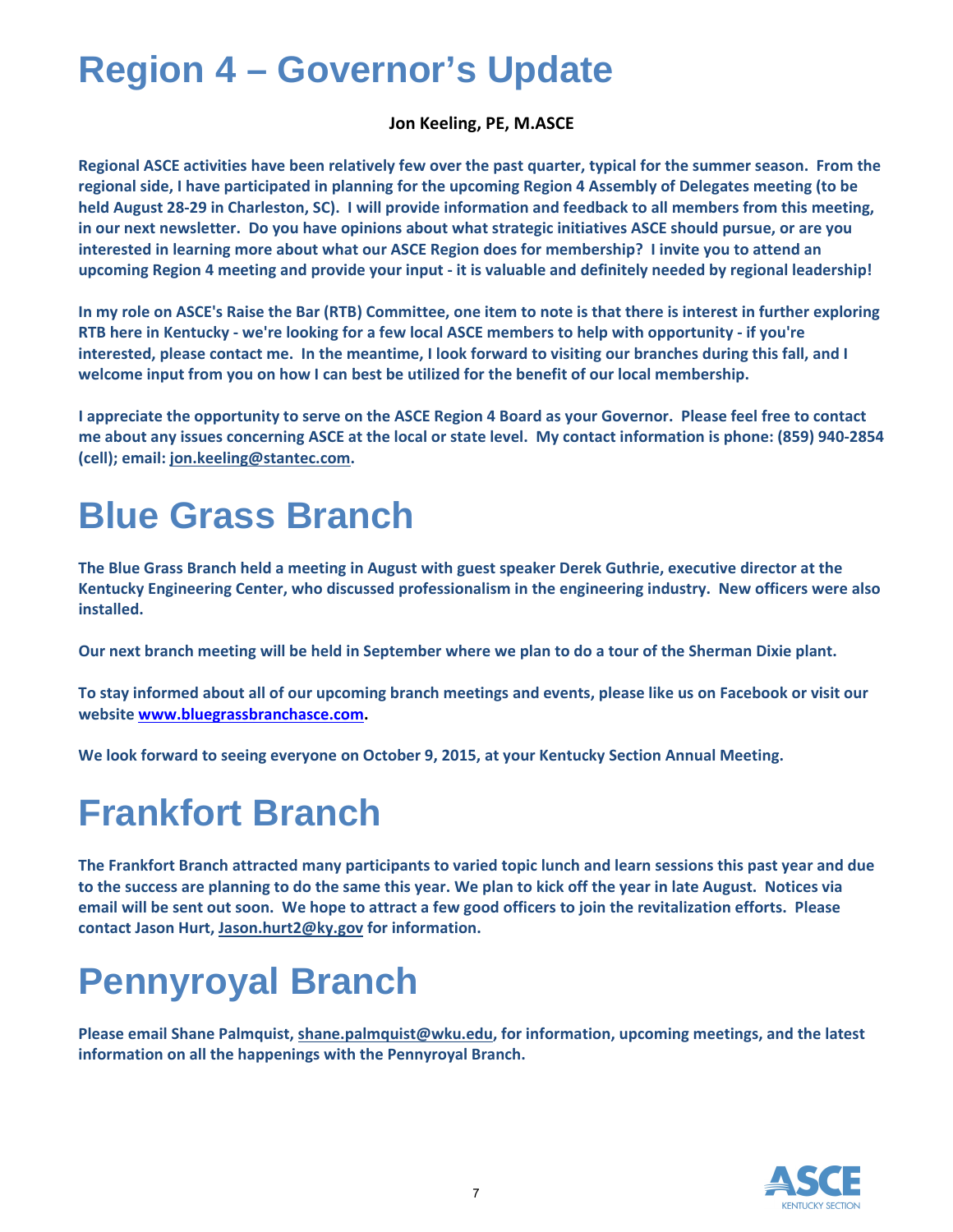### **L Louis ville B Branc ch**

The Louisville Branch has taken their summer break from monthly luncheons, but the officers have been very active. The officers have met for their yearly planning meeting to develop the annual budget and plan our speakers for each luncheon. Due to the always rising meal costs at the Alumni Club we have decided to try a new location for two meetings. Kingfish on River Rd, next to the Water Tower, will be hosting our September and November meetings. The meetings will still be the same format and will still start at the same time, lunch at 11:30 AM and the meeting at noon. In the coming weeks we will be emailing our membership with an update for **th he coming ye ar.** 

As always we will not be having an October meeting, but we encourage you to attend the KY Section Annual Meeting. The Louisville officers have worked very hard in the planning of the meeting and are expecting another **stellar** event at the Parklands. We hope to see you there.

We expect to have a great year, and we look forward to seeing you at our September meeting. For more **information please see our website at <b>www.ascelouky.org**.

### **Louisville Branch YMG**

The YMG officers have selected a new location for our annual Repair Affair Wheel Chair Ramp Build and we need your help! Similar to years past, we will complete this ramp build in 2 phases.

Phase 1: Arrive on site after work on Thursday, August 27 at 6 PM. Goal for this day is to have all the 4x4 support posts located, dug out, and placed in concrete and to place the joists supported by the concrete so they are ready **fo or the Phase 2 2.** 

Phase 2: The main construction phase will start on Saturday August 29 at 8 AM. All remaining work for the ramp will be completed this day.

**Th he officers w ill be making g a separate t rip to purcha ase initial ma terials w which anyone is free to join n in on, just l et me know if you are in nterested. Do onuts will be provided for r breakfast an nd lunch will be pr rovided to al l volunteers o on Saturday A August 29. W Water will be provided as s well. All co onstruction m materials and construction tools will be e pr rovided. How wever I recom mmend each person bring g their own gl loves,**



safety glasses, or other tools and safety equipment you would like to use. Clothes will get messy and we will be **working for a while, so dress accordingly!** 

| What:  | <b>ASCE YMG Repair Affair Wheel Chair Ramp Build</b>                            |
|--------|---------------------------------------------------------------------------------|
| Where: | 220 North 26th Street, Louisville, KY 40212                                     |
| When:  | August 27, 2015 6 PM to 9 PM - Setting posts and joists supported by concrete   |
|        | August 29, 2015 8 AM to ???? - Construct Ramp                                   |
|        | What to Bring: Gloves, safety glasses, and other tools you want to use yourself |

Please RSVP to Andrew Esarey, andrew.esarey@strand.com by Wednesday August 26 at 5 PM and let me know which days you are available to volunteer so that we can plan accordingly for food, materials, etc.

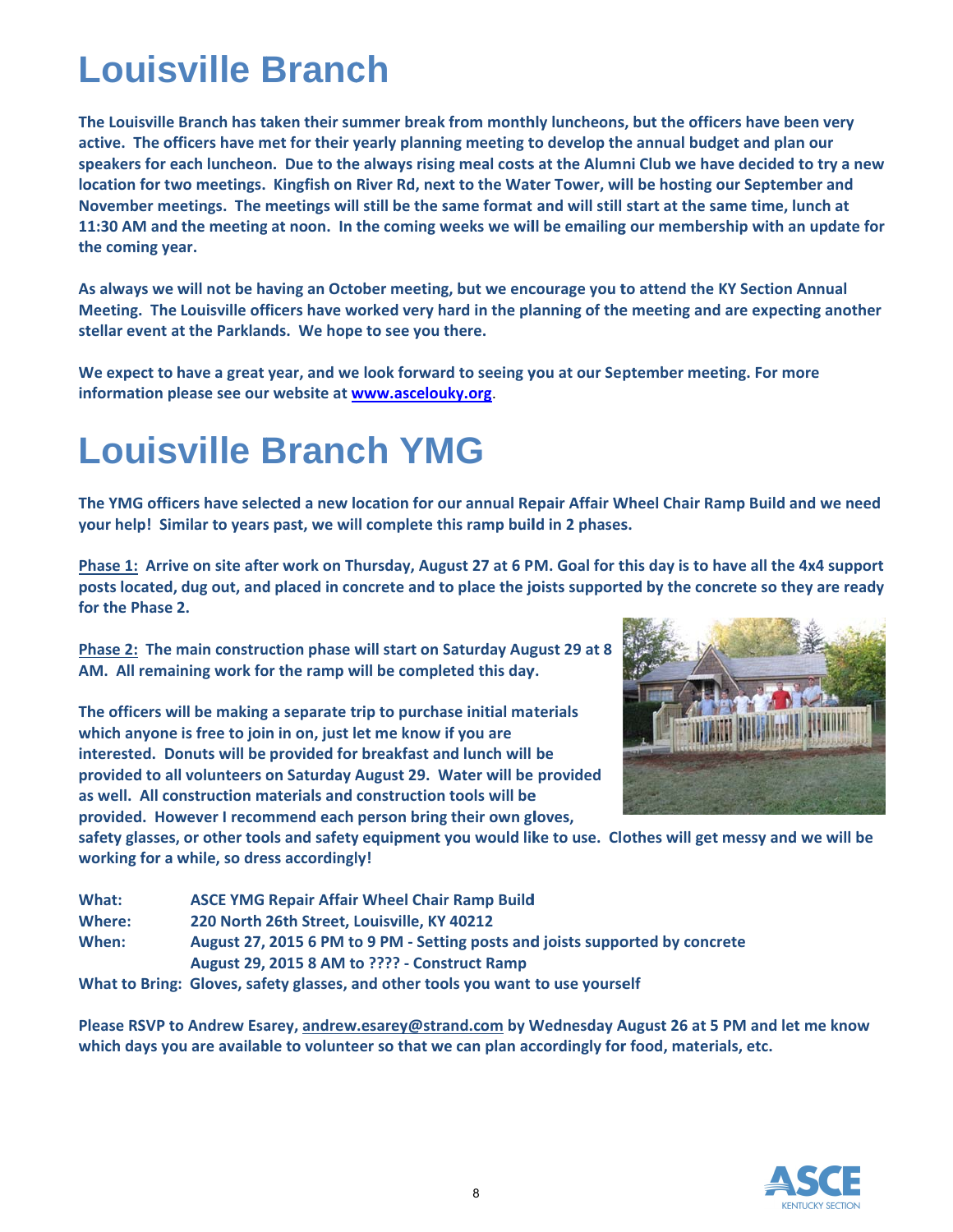## **KY Section Officers**

The ASCE Kentucky Section is looking to fill officer positions for the next term beginning this October. Are you **passionate about community service? Interested in spreading the word about the great things that civil** engineers are doing for society? We can use your help! If you are interested in being more involved in ASCE, **please see the summary of officer positions below and contact Chris Keil, ckeil@lwcky.com.** 

#### **Summary of Officer Positions and Responsibilities**

**Board of Directors meetings occur quarterly or as necessary for planning and discussing section business and events. Some business is discussed and addressed through email. A more complete list of officer responsibilities may be found on the Section's website at http://kyasce.org/**

**President‐ Serves as the Section representative and spokesperson to ASCE Headquarters. Responsible with the Treasurer for drafting the annual budget. Organizes and prepares agendas for quarterly Section Board of Directors meetings.**

Vice President- Organizes the Section's annual meeting with the help of the host branch. Fills in when president **is absent and aids all officers.**

Treasurer - Keeps accurate record and oversees financial matters of the Section. Assists President in preparing **the annual budget. Aids in reporting Section finances to ASCE Headquarters.**

**Secretary‐ Keeps written record of meetings and other Section business.**

**Newsletter Editor – Coordinates with other officers and committee chairs information to be presented in quarterly newsletters. Publishes the newsletters and sends them to membership. Maintains list of section member contact information.**

**Younger Member Coordinator – Fosters the involvement of young members (under 35 years old) in Section activities. Acts as liaison between the various branches' younger member coordinators. Prepares report and attends quarterly Section Board of Directors meetings as a non‐voting member.**

**Past President – Provides guidance to other Section officers. Chairs the Section's nominating committee.**